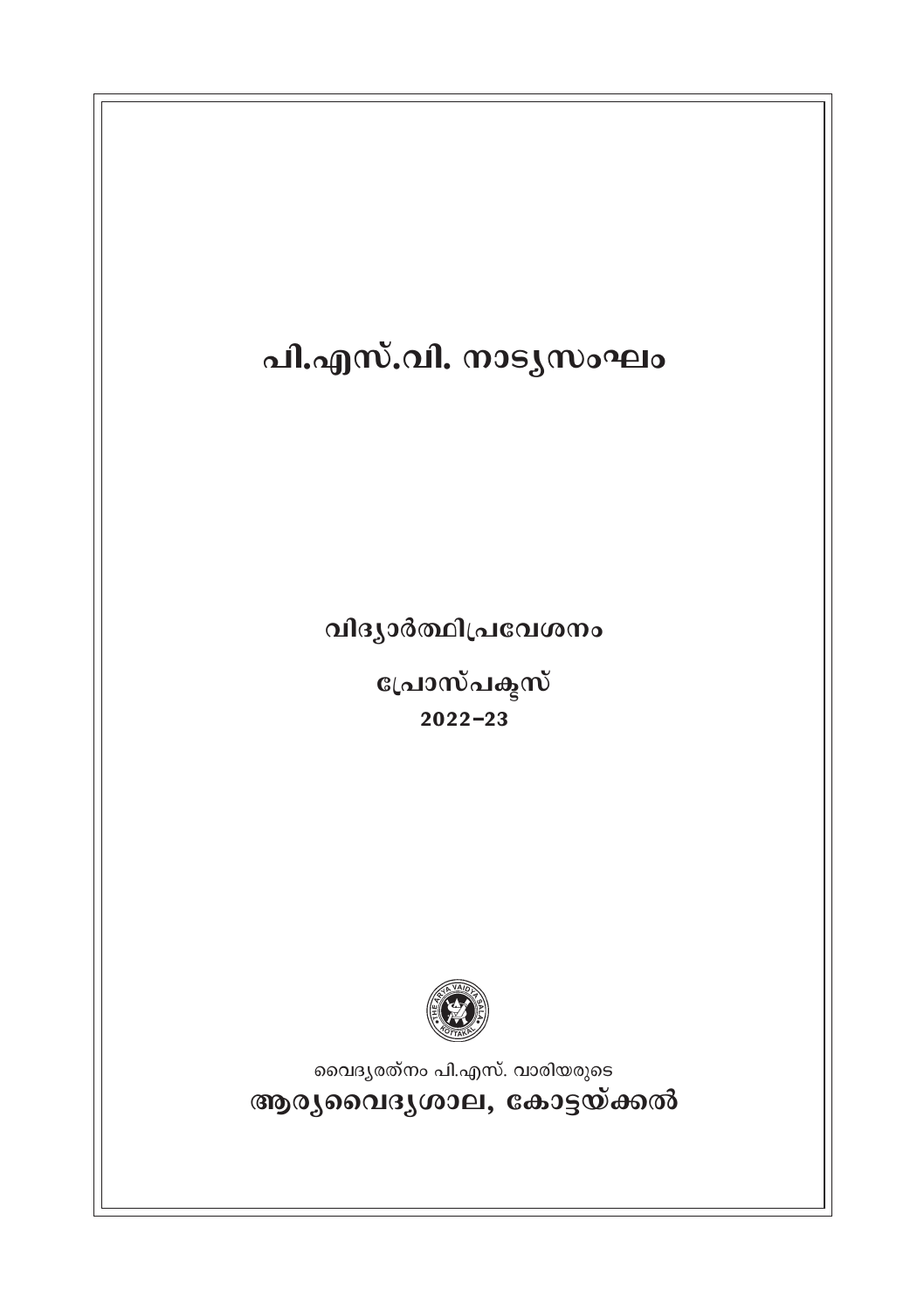## I. ആമുഖം

കേരളത്തിലെ പ്രശസ്തമായ കഥകളിസ്ഥാപനങ്ങളിൽ ഒന്നാണ് പി.എസ്. വി. നാട്യസംഘം. ആര്യവൈദൃശാലാസ്ഥാപകൻ നാടകപരിശീലനത്തിനായി 1909 ൽ ആരംഭിച്ച പരമശിവവിലാസം നാടകക്കമ്പനിയാണ് 1939 മുതൽ കഥകളി നാട്യസംഘമായി പ്രവർത്തിക്കുന്നത്.

ഇന്ത്യയ്ക്കകത്തും പുറത്തും അനേകം അവതരണങ്ങൾ നടത്താൻ നാട്യ സംഘത്തിന് സാധിച്ചിട്ടുണ്ട്. പ്രശസ്തരായ അനേകം കഥകളിനടന്മാരെ വാർത്തെടുക്കുവാൻ നാട്യസംഘം കളരിക്ക് കഴിഞ്ഞിട്ടുണ്ട്. കളരിച്ചിട്ടകൾ കർശനമായി പാലിക്കുന്ന അഭ്യസനക്രമാണ് കളരിയിലുള്ളത്.

കളരികളിൽ പ്രവേശനം ലഭിക്കുന്ന വിദ്യാർത്ഥികൾക്ക് കളരിപഠനത്തോ ടൊപ്പം പൊതുവിദ്യാഭ്യാസം തുടരുന്നതിന് അവസരങ്ങളുണ്ടായിരുന്നില്ല. അത് വിദ്യാർത്ഥികൾക്കും രക്ഷിതാക്കൾക്കും ബുദ്ധിമുട്ടുകൾ ഉണ്ടാക്കു ന്നുണ്ട്. അവരുടെ ഭാഗത്തുനിന്നുണ്ടായ അഭിപ്രായങ്ങളെ മാനിച്ചുകൊണ്ട് കളരിപഠനത്തോടൊപ്പം പൊതുവിദ്യാഭ്യാസത്തിനുകൂടി പ്രാധാന്യം നൽകുന്ന രീതിയിൽ പാഠ്യക്രമത്തെ പുനഃസംഘടിപ്പിക്കാൻ മാനേജ്മെന്റ് .<br>തീരുമാനിച്ചതിന്റെ അടിസ്ഥാനത്തിൽ പുതുക്കിയ പാഠ്യക്രമം 2016 അദ്ധ്യ യനവർഷം മുതൽ നിലവിൽ വന്നിരിക്കുന്നു.

ആയതിലേയ്ക്ക് വിദ്യാർത്ഥികളിൽനിന്ന് അപേക്ഷകൾ ക്ഷണിക്കുന്നു. അപേക്ഷ ലഭിക്കേണ്ട അവസാന തിയ്യതി: 04.06.2022.

## II. പ്രവേശനത്തിനുള്ള വൃവസ്ഥകൾ

- ഏഴാംസ്റ്റാൻഡേർഡ് പാസ്സായവരും 14 വയസ്സിൽ കൂടുതൽ പ്രായ  $\mathbf{i}$ . മില്ലാത്തവരുമായ വിദ്യാർത്ഥികൾക്ക് അതത് വർഷം പ്രവേശന ത്തിന് അപേക്ഷിക്കാവുന്നതാണ്. നിർദ്ദേശിച്ച യോഗൃതകളുള്ള വിദ്യാർത്ഥികൾ രക്ഷിതാക്കളോടൊപ്പം നിശ്ചിതദിവസം അഭിമുഖ ത്തിന് ഹാജരാകേണ്ടതാണ്. അതിന്റെ അടിസ്ഥാനത്തിൽ പ്രവേശ നത്തിന് അർഹതനേടിയ വിദ്യാർത്ഥികളുടെ ലിസ്റ്റ് ഉടനെ പ്രസി ദ്ധീകരിക്കുന്നതും ജൂൺ മാസത്തിൽ ക്ലാസുകൾ ആരംഭിക്കുന്നതു മാണ്. പ്രവേശനം ലഭിച്ച വിദ്യാർത്ഥികൾ നാട്യസംഘം നിർദ്ദേശി ക്കുന്ന സ്കൂളിലേയ്ക്ക് ടി.സി. വാങ്ങി നാട്യസംഘം ഓഫീസിൽ ഹാജരാക്കേണ്ടതാണ്.
- പ്രവേശനം ലഭിക്കുന്ന വിദ്യാർത്ഥികൾ നാട്യസംഘത്തിൽ/നാട്യ ï. സംഘം നിർദ്ദേശിക്കുന്ന ഹോസ്റ്റലിൽ താമസിക്കേണ്ടതാണ്. പ്രവേ ശനനടപടികൾ പൂർത്തിയാക്കിയാൽ അടുത്തുള്ള പൊതുവിദ്യാല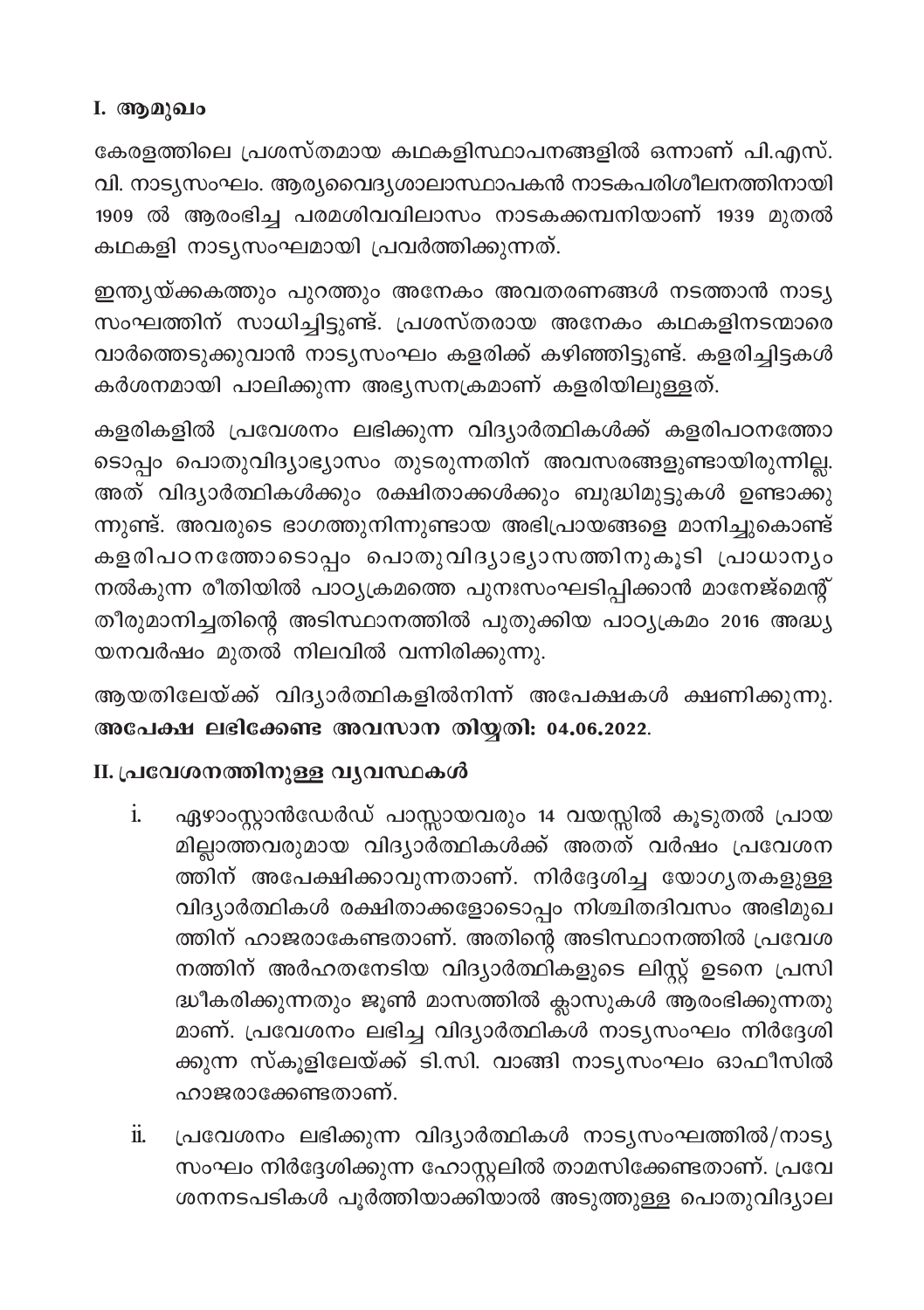യത്തിൽ അവരെ ചേർക്കുന്നതാണ്. അതത് വിദ്യാർത്ഥികൾക്ക് ലഭി ക്കുന്ന ടി.സി.യുടെ അടിസ്ഥാനത്തിൽ അർഹതനേടുന്ന ക്ലാസി ലേക്കായിരിക്കും കുട്ടികളെ ചേർക്കുന്നത്.

- എട്ടാംസ്റ്റാൻഡേർഡിൽ പ്രവേശനം നേടുന്ന വിദ്യാർത്ഥികൾക്ക് 10  $\dddot{\mathbf{m}}$ . വർഷമായിരിക്കും നാടൃസംഘത്തിലെ പഠനകാലം. എട്ടാം സ്റ്റാൻഡേർഡിന് താഴെ ക്ലാസുകളിൽ ചേരുന്ന കുട്ടികൾക്ക് അതി ം.<br>നനുസരിച്ച് പഠനകാലാവധിയിൽ മാറ്റം വരുന്നതാണ്. ഉദാഹരണ മായി ഏഴാംസ്റ്റാൻഡേർഡിൽ ചേരുന്ന കുട്ടികൾക്ക് 11 വർഷമായി രിക്കും പഠന്കാലം. പ്രവേശനം ലഭിച്ചശേഷം നാടൃസംഘം വിദ്യാർത്ഥികളായി തുടരുന്ന കാലത്തോളം +2 പഠനംവരെയുള്ള ഹോസ്റ്റൽ ചിലവുകളും വിദ്യാഭ്യാസത്തിനുള്ള ചിലവുകളും നാട്യ സംഘം വഹിക്കുന്നതാണ്.
- iv. 3 ഘട്ടമായിട്ടായിരിക്കും കോഴ്സുകൾ നടത്തുന്നത്. +2 വരെയുള്ള ആദ്യഘട്ടത്തിൽ പൊതുവിദ്യാഭ്യാസവും കളരിപഠനവും ഒന്നിച്ചാ യിരിക്കും നടത്തുന്നത്. രണ്ടാംഘട്ടം മൂന്നുവർഷത്തെ കളരിയ ഭ്യാസം മാത്രമാണ്. അവസാന രണ്ടുവർഷം ഉപരിവിഷയങ്ങളായി .<br>രിക്കും പഠിക്കുന്നത്. വിജയകരമായി കോഴ്സ് പൂർത്തിയാക്കുന്ന വർക്ക് നാട്യസംഘം സർട്ടിഫിക്കറ്റ് നൽകുന്നതാണ്.
- v. വിദ്യാലയത്തിൽ ക്ലാസുള്ള ദിവസങ്ങളിൽ രാവിലെ 5 മുതൽ 7 വരെയും വൈകുന്നേരം 6 മുതൽ 7 വരെയും കലാപഠനം ഉണ്ടായി രിക്കുന്നതാണ്. ഒഴിവുദിവസങ്ങളിലും ശനിയാഴ്ചയും രാവിലെ 5 മുതൽ 11 വരെയും വൈകിട്ട് 6 മുതൽ 8 മണി വരെയും കലാപ ഠനം ഉണ്ടായിരിക്കും. ഞായറാഴ്ച ഒഴിവായിരിക്കും. മദ്ധ്യവേനല വധിക്കാലത്ത് മെയ് 01 മുതൽ കലാപഠനം ഉണ്ടായിരിക്കുന്നതാണ്.
- vi. വേഷം, പാട്ട്, ചെണ്ട, മദ്ദളം എന്നീ വിഷയങ്ങളിൽ കലാപഠനത്തിന് സൗകര്യമുണ്ടായിരിക്കും. എല്ലാവിഷയങ്ങൾക്കുംകൂടി പരമാവധി 5 പേർക്കാണ് ഒരുവർഷം പ്രവേശനം നൽകുന്നത്. 2022-23 വർഷം വേഷം, പാട്ട് എന്നീ വിഷയങ്ങളിൽ മാത്രമാണ് ഒഴിവുകൾ ഉള്ളത്.
- vii. വിജയകരമായി ആദ്യഘട്ടത്തിലെ അഞ്ചുവർഷത്തെ പഠനം പൂർത്തി യാക്കുന്ന വിദ്യാർത്ഥികൾ നാട്യസംഘത്തിലെ സ്ഥിരം നിയമന ത്തിന് അർഹത നേടിയതായി പരിഗണിക്കപ്പെടും. വിവിധ വിഷ യങ്ങളിൽ യോഗ്യതനേടിയ വിദ്യാർത്ഥികൾക്ക് നാട്യസംഘത്തിൽ ഒഴിവുകൾ വരുന്നപക്ഷം എൽ.ഡി. ക്ലാർക്കിന്റേതിൽ താഴെയല്ലാത്ത തസ്തികയിൽ നിയമനം നൽകുന്നതായിരിക്കും.